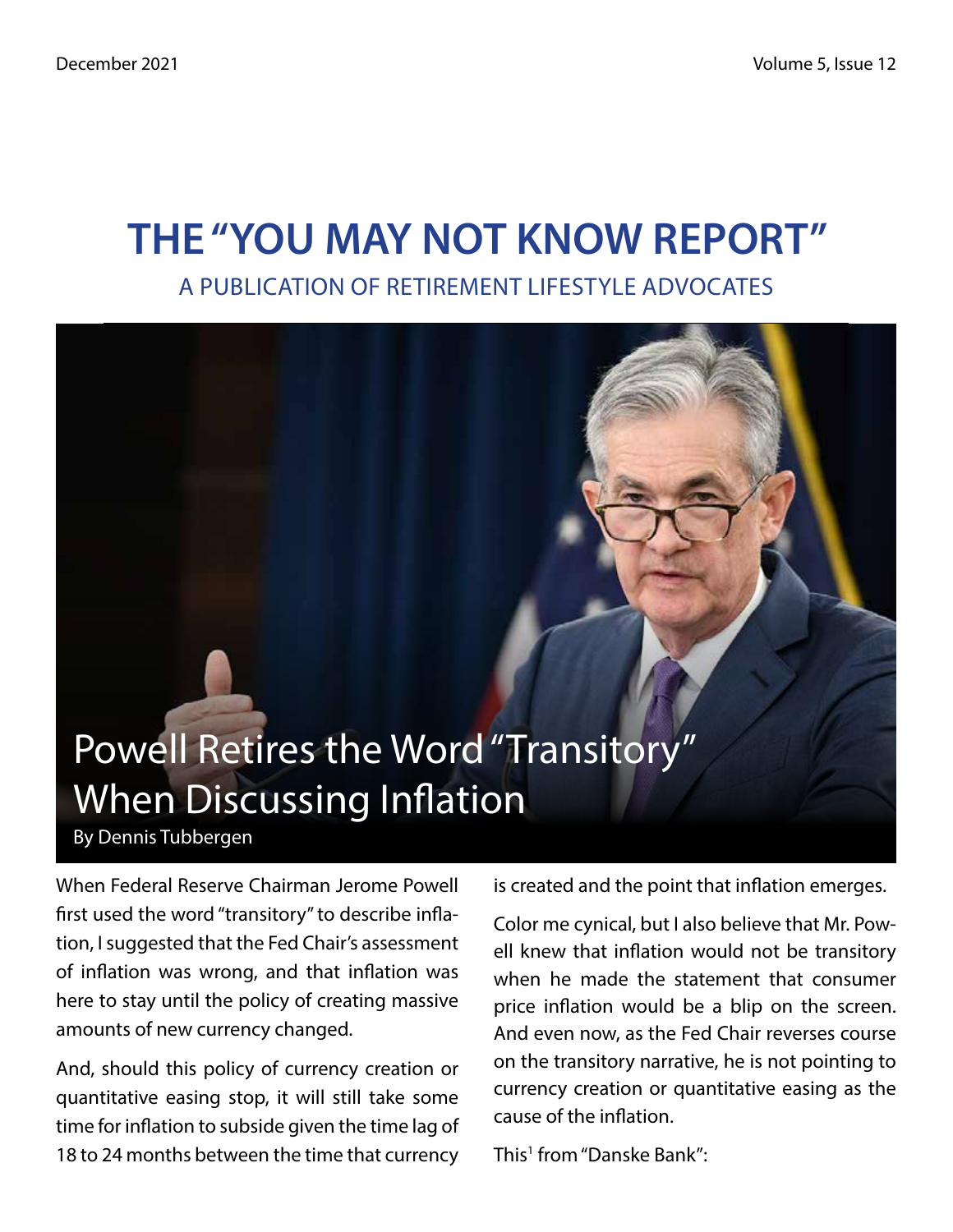*We believe Fed Chair Jerome Powell's comments today and yesterday mark a policy U-Turn. Powell highlights some very important things* 

- *• COVID-19 outbreaks are inflationary in nature, as they "reduce people's willingness to work" causing a prolonged period with supply-chain disruption. We have been arguing for a while that it also adds to the inflationary pressure by keeping goods consumption elevated. A new outbreak in the US is now ongoing and the omicron probably adds to uncertainty.*
- *• CPI inflation reached 6.2% y/y in October, the highest in more than 30 years, and long term inflation expectations from the University of Michigan consumer survey are now 3.0%, which is above the 2004-2007 average. These, together with high wage pressure, are likely the reason why Powell said that it is time to "retire" the transitory term.*
- *• Fed Chair Powell said "it is therefore appropriate, in my view, to consider wrapping up the taper of our asset purchases, perhaps a few months sooner", clearly a hawkish shift from earlier this year when Powell was not "thinking about thinking about" tightening monetary policy. We know the Fed likes to work by consensus and even more dovish-to-neutral members like Clarida and Daly have argued that along the same lines.*

Will the Fed really taper as the Chair has indicated?

I have my doubts for reasons that I will outline in this month's "You May Not Know" Report.

# Three Choices – All Bad

Stepping away from the rhetoric and looking at the math behind the currency creation, one reaches an inescapable conclusion – should the Fed follow through on the taper and cease currency creation or quantitative easing, a deflationary period unlike anything any of us have ever seen will quickly materialize.

Our team has been preparing clients for this to the best of our ability by suggesting that a nest egg be divided into two classes of assets; this is at the core of the Revenue Sourcing™ planning strategy. Have one class of assets that are stable with the goal of protecting these assets from the deflationary environment that will have to emerge and one class of assets that have the objective of protecting from inflation.

To properly frame this conversation, we need to define inflation and deflation. Inflation is an expansion of the money supply while deflation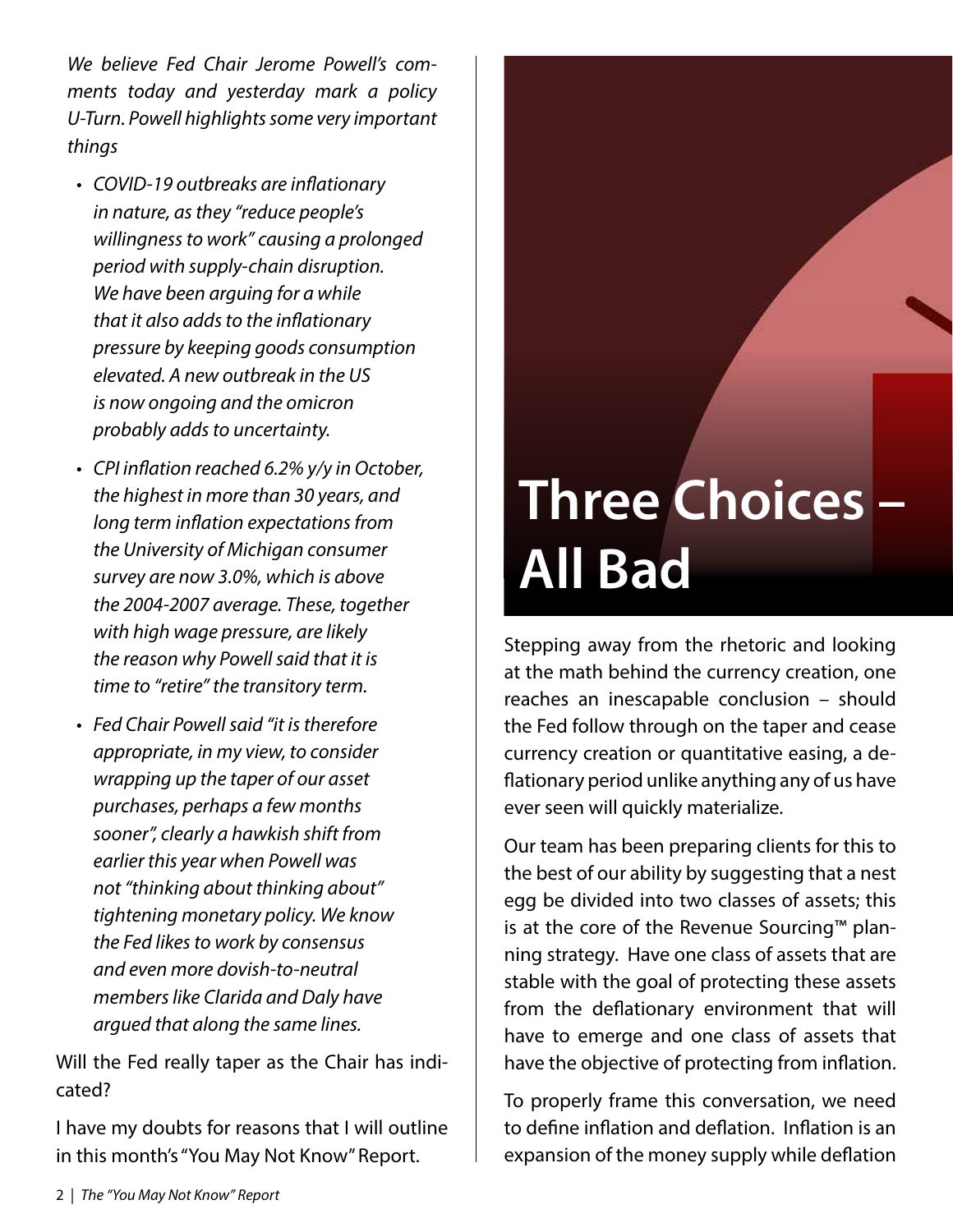

is a contraction in the money supply.

Rising prices are a symptom of inflation and collapsing prices are a symptom of deflation.

The last major deflationary period experienced by the United States was the 1930's and it was devastating for those who lived through it. Stock prices fell 90%, real estate prices collapsed, and unemployment soared.

A little-discussed fact about the 1930's is the money supply expansion or the inflationary period that preceded the deflationary period now referred to as The Great Depression.

After the Federal Reserve was established in 1913, the backing of the US Dollar by gold was reduced from 100% to 40%2 . The math tells us that the currency supply increased by 250%. That led to easy credit and massive levels of debt. During the 1920's, this debt accumulation created an environment of prosperity that was artificial and illusionary.

Despite modern day Keynesian economists insistence to the contrary, debt cannot accumulate indefinitely. At a certain point, debt levels reach the point that they cannot be serviced.

As I've discussed in the past and since 2011 in the book "Economic Consequences" debt accumulation is limited by production. Here is an example to make the point.

Let's assume you and your neighbor are both in the market for a new car. You go to the dealership and pay cash for your car but your neighbor finances her car. You, by paying cash for your car, are spending past production. To have the cash to purchase the car, you had to go to work and produce and then save some of that production to be deployed later.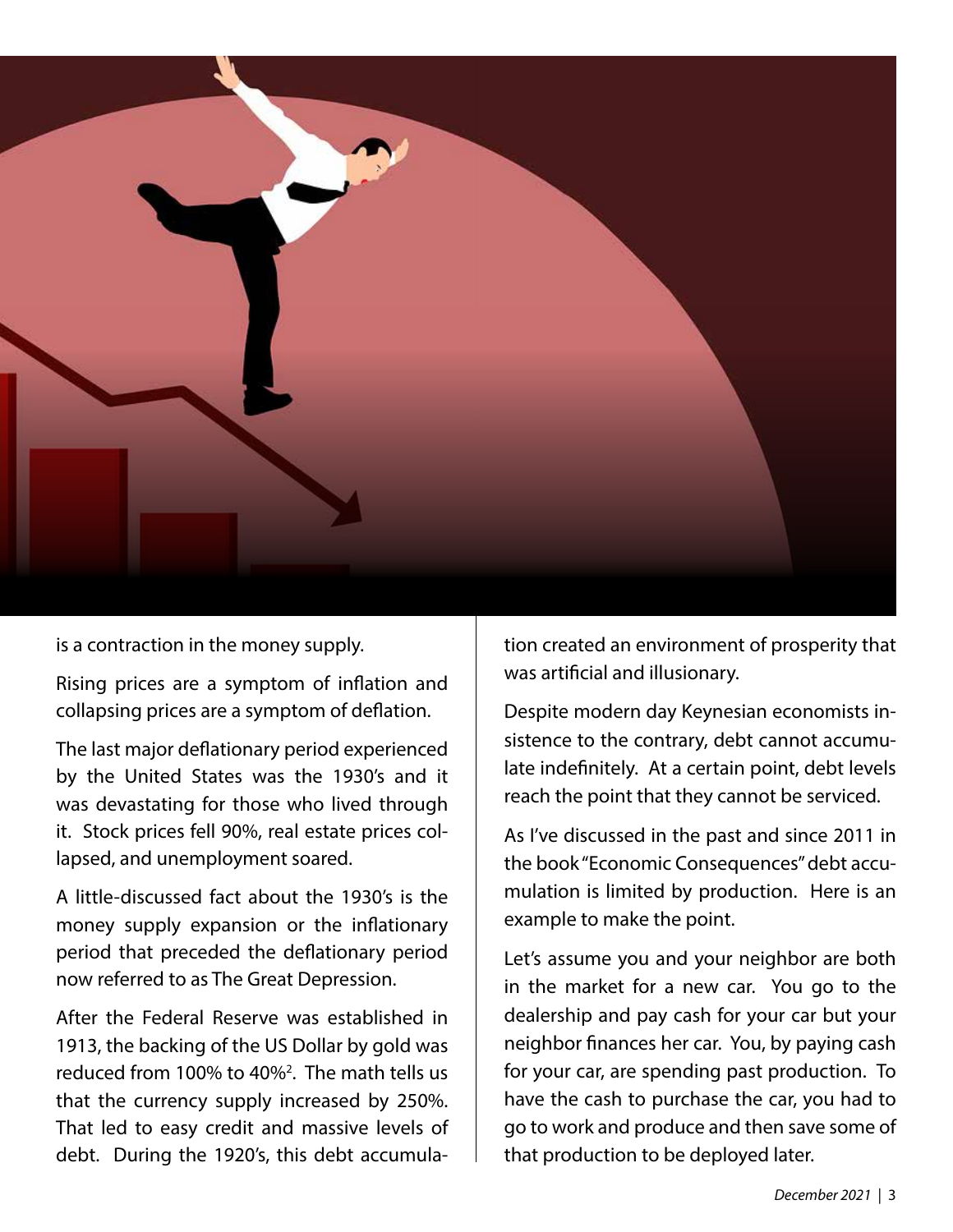Your neighbor by financing her car, needs to go to work and produce so she can make the payments on the car. When purchasing her car, your neighbor is spending future production.

The indisputable economic fact is this: future production is limited or finite so debt accumulation must also be limited or finite.

In the 1920's, the prosperity illusion continued until debt accumulated to the limit. Once debt accumulation could no longer be supported by future production, the deflationary period ensued along with all the economic ugliness that accompanies such periods.

At the time of the financial crisis, now more than a dozen years ago, it seems obvious to me that we had reached the limit as far as debt accumulation was concerned.

Take a look at the chart on this page (below). It is a chart of the Fed Funds rate.

The Fed Funds rate is set by the Federal Reserve and is the rate of interest that member banks pay for overnight loans. The Fed Funds rate is a good barometer of interest rates in general.

Notice at the time of the financial crisis, that interest rates were reduced to zero percent

where they have pretty much remained. Despite zero interest rates, borrowing did not increase to the point that more money was created, because the debt was at the limit.

In response, the Fed began the temporary program of "quantitative easing" or currency creation. Since currency wasn't being loaned into existence, the Fed decided to create currency and inject it into the economy.

A period of prosperity followed. But now inflation is popping the prosperity illusion bubble and the Fed is changing the narrative.

But, the reality of the economic math is sobering as I discussed on a recent "Headline Roundup" webinar.

The harsh reality is the Fed cannot stop quantitative easing unless the Federal Government's budget is balanced or is a lot closer to balanced than it is presently. The numbers don't lie.

Take a look at the screenshot (page 5, bottom) taken recently from USDebtClock.org. This website tracks US Government debt, the operating deficit and tax revenues.

Notice that the actual US Federal operating deficit is about \$3 trillion. Spending is a re-

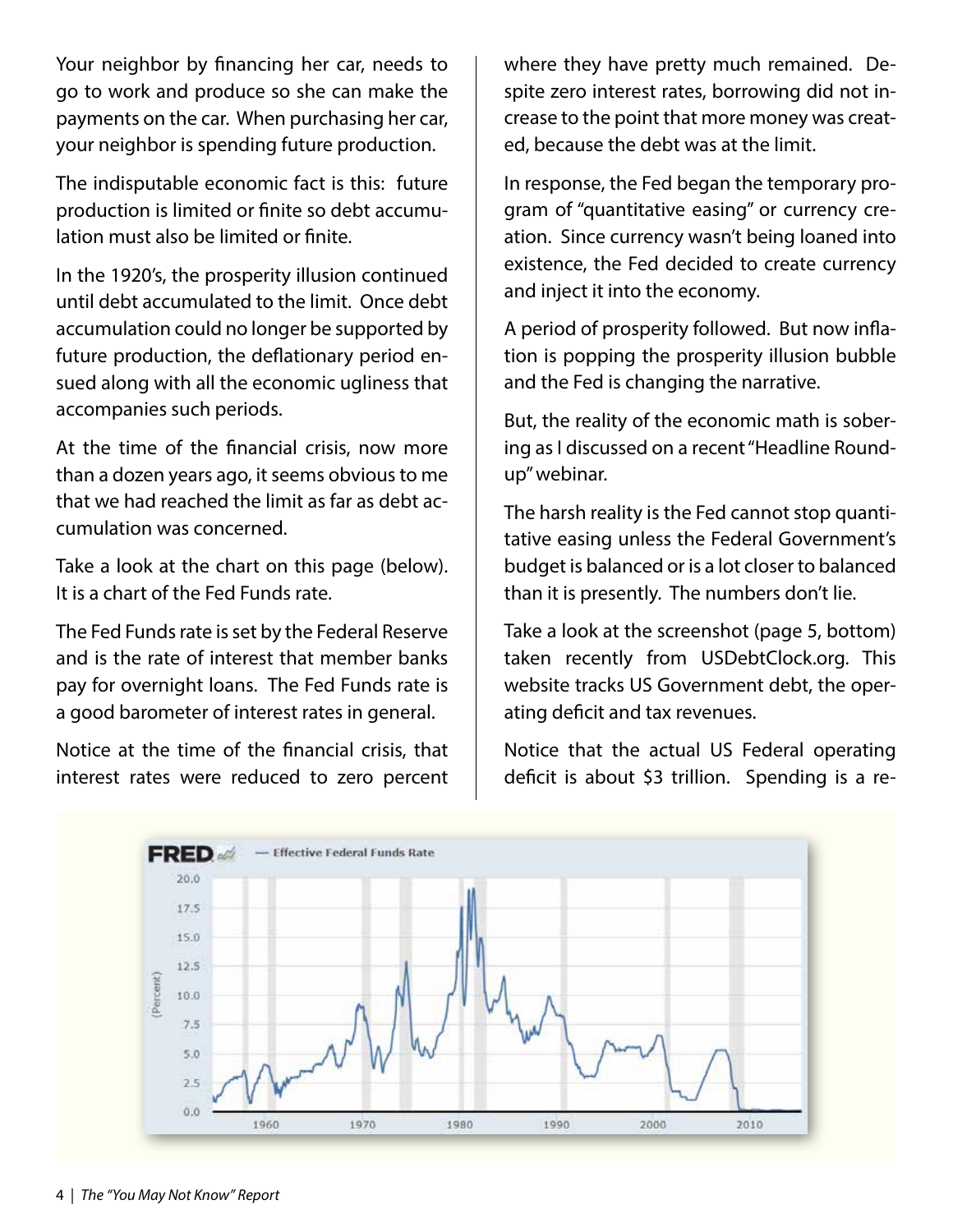markable \$7 trillion and tax revenues are \$4 trillion. That means that \$3 trillion needs to be borrowed to allow the federal government to operate.

Many still believe that the operating deficit is being funded by borrowing from Japan, China and other countries around the world. While that was once true, it is no longer.

Total US debt owned by Japan is \$1.26 trillion and total US debt owned by China is \$1.07 trillion<sup>3</sup>. Total debt owned by the two countries is about \$2.33 trillion. That's only enough to fund the deficit for about 8 months!

Given the state of US finances presently, it probably comes as no surprise that China, Japan and other countries who have traditionally been purchasers of US Treasuries are no longer lining up to buy them. This<sup>4</sup> from "Asia Times":

*A specter is haunting the markets – the specter of a US \$4 trillion Treasury funding requirement for 2021. The Fed is now the last buyer standing in the world's biggest fixed income market, buying virtually all of the massive issuance of federal debt, as we noted in our March Chart of the Day.*

*The deficit hasn't been this big since World War II, but there's a difference. The American public financed the deficit of the 1940's with Liberty Bonds. Now the Federal Reserve is financing on its own balance sheet.*

*Foreigners, who took up a great deal of Treasury debt during and after the Global Financial Crisis of 2008-2009, have stopped buying Treasuries. China, the largest official holder of US government bonds, isn't motivated to bail out America at the moment.* 

*Japan, the largest incremental buyer, is out of the market. Private investors don't want to own US bonds because it's dicey to hedge the currency risk. The problem erupted last March, as "Asia Times" reported at the time, and foreigners have shunned the Treasury market since. The falling dollar hasn't helped matters.*

*With the Fed acting out not only as the buyer of last resort but the only big buyer, liquidity is vanishing in the Treasury market, and that's dangerous.*

The very important point here is that the Fed is now the only large, significant buyer of US Government debt. As you all know, the Fed simply creates the currency to buy the debt.

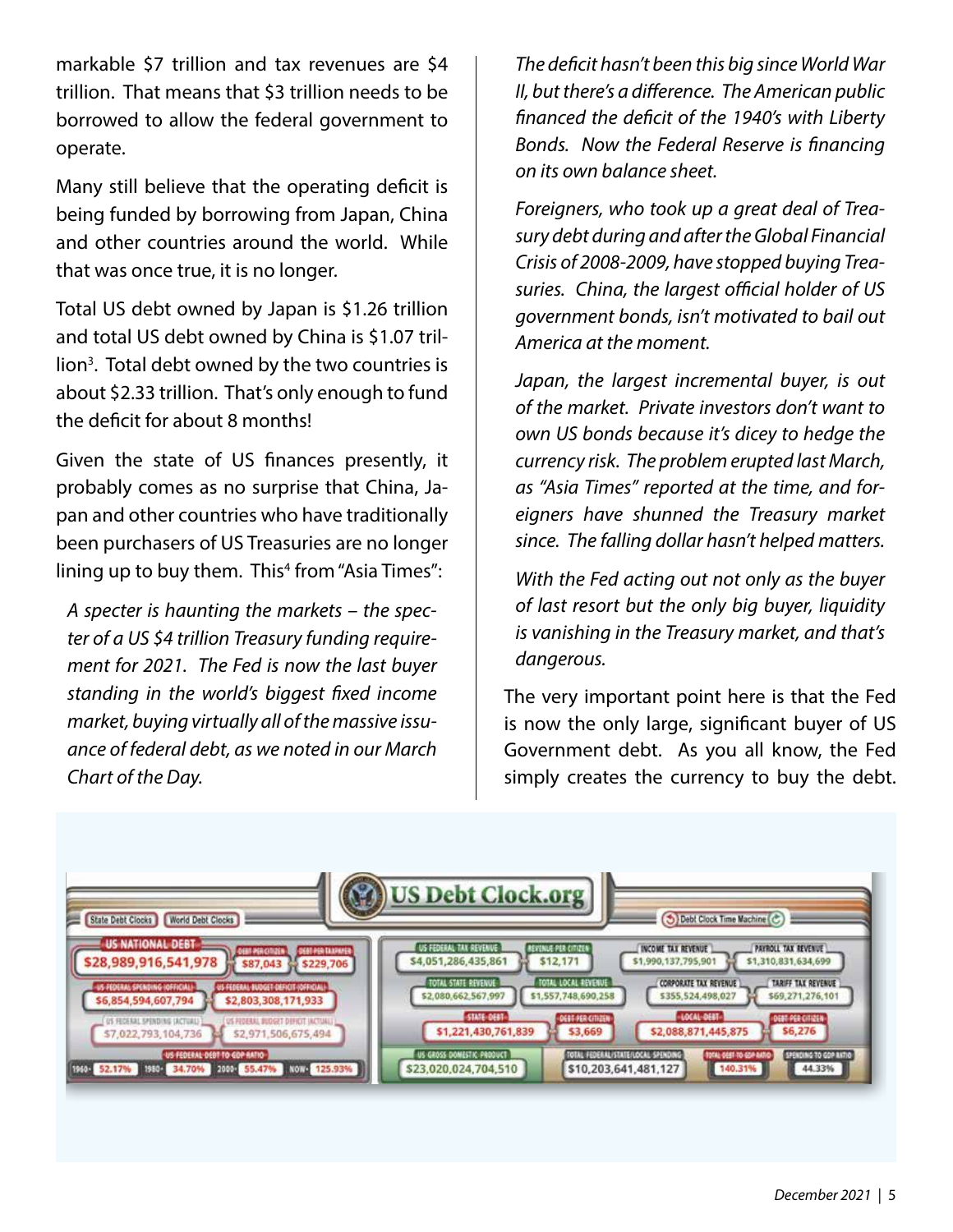It's also important to point out that the banks mentioned in the article are the intermediaries. Banks buy US Government debt and the Fed buys the debt from the banks.

If the Fed does taper, where will the funding for the operating deficit come from?

There are no buyers for US Government debt. If there are no lenders, then the only alternative is to cut spending and finally deal with the debt which will hurl the country into another deflationary environment.

This brings me to the three choices mentioned above to deal with the operating deficit:

- 1. Raise taxes
- 2. Cut spending
- 3. Keep on creating new currency

Let's begin by looking at raising taxes as an option to close the budget deficit which would allow the Federal Reserve to proceed with the taper. This slide (this page, bottom) from one of my recent "Headline Roundup" webinars explains the situation.

There are 126 million tax returns filed in the

United States. The current average federal tax liability per tax return is \$9,118. The current federal operating deficit is \$3 trillion. Dividing the operating deficit by the number of tax returns, one arrives at the conclusion that each taxpayer would need to ante up an additional \$23,810 annually to close the budget gap and balance the budget.

Working the number backward with a couple of assumptions, we can see the impact that might have on a taxpayer. Based on a married, filing jointly tax return, a tax liability of \$9,118 would require taxable income of \$79,300. Assuming a standard deduction taken on the tax return, that would mean adjusted gross income of \$104,400.

Out of this \$104,400, the taxpayer is paying Social Security and Medicare tax of \$7,987, federal income tax of \$9,118 and state income tax. In my home state of Michigan, that would be an additional \$3,370 in taxes. That's total tax of \$20,475. To balance the budget this taxpayer would need to increase total tax payments to \$44,285.

Sadly, even draconian tax increases of this mag-

#### The Federal Reserve Has Three Choices - All Poor

**Budget Balancing Math** 

- Approximate Deficit =  $$3$  Trillion
- Number of Taxpayers = 126 Million
- Deficit per Taxpayer = \$23,810 Annually
- Average Tax Liability per Tax Return = \$9,118

American taxpayers would need to increase the taxes they pay by 261% to balance the budget.

(Source: https://www.fool.com/retirement/2016/10/31/heres -what-the-average-american-pays-in-taxes.aspx)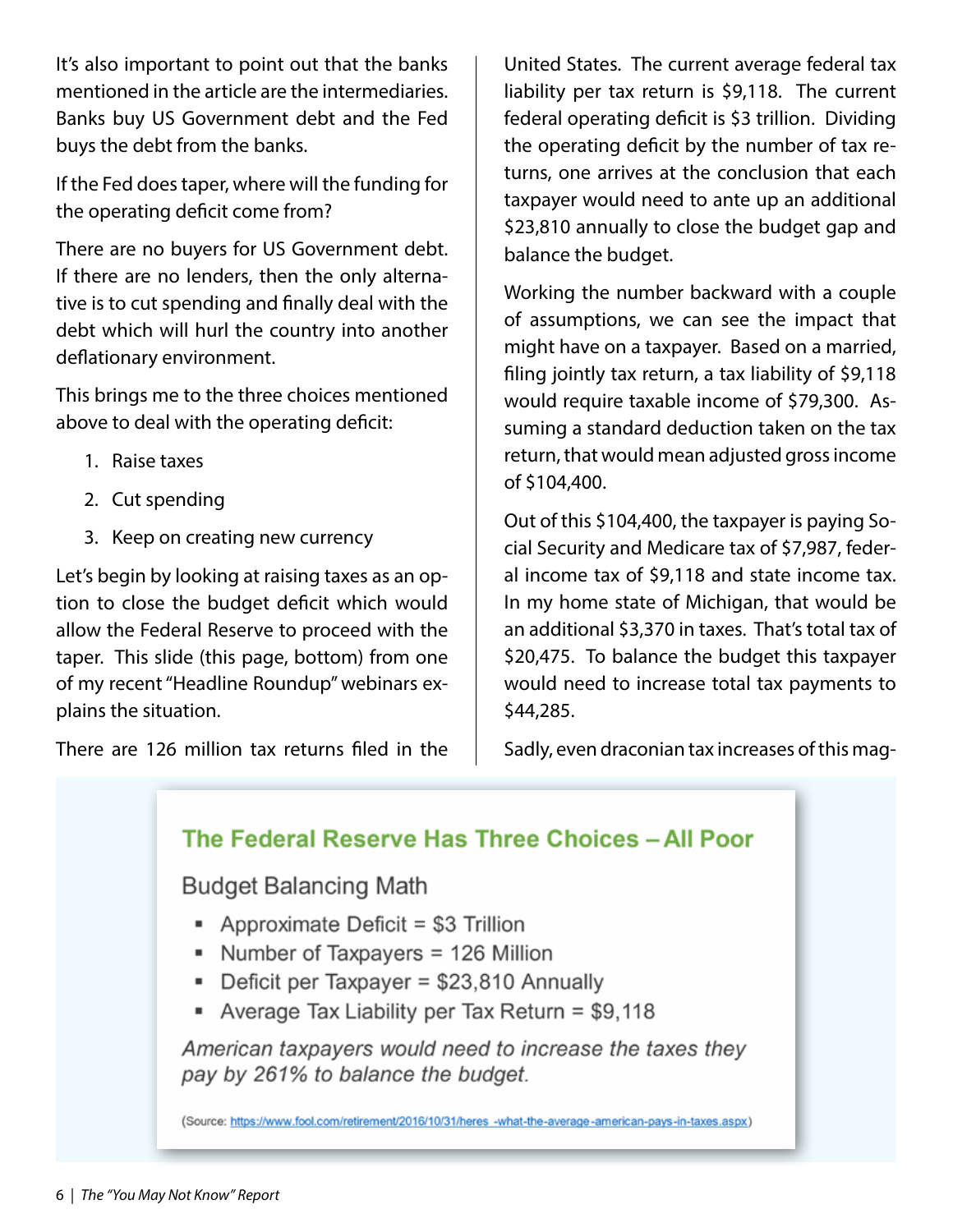nitude won't solve the fiscal problems. There is still debt to pay down and other government programs that are severely underfunded. Professor Lawrence Kotlikoff, a past guest on my radio program, has stated that the fiscal gap of the United States is more than \$200 trillion.

If we do some more math and divide the fiscal gap of \$200 trillion by the 126 million tax returns filed each year, we conclude that each taxpayer has an additional liability of \$1,587,000 to pay down the debt and bring these programs to full funding.

If we were to amortize that liability of \$1,587,000 over 30 years at 3% interest, the resulting annual payment would be \$80,292!

Adding that payment to the taxes required to balance the budget and we find annual payments are required of a taxpayer in the amount of \$124,577 on income of \$104,400!

The point is that this problem cannot be solved via tax increases. The fiscal gap and the operating deficit have grown into monsters that cannot be tamed.

And, while there is political rhetoric being pro-

mulgated about a billionaire tax and taxing unrealized capital gains, these are not workable policies; it's just rhetoric.

The slide reproduced on this page from one of my recent "Headline Roundup" webinars tells the story.

The total wealth of US billionaires is about \$4 trillion. Confiscating 100% of the wealth of the billionaires only covers the budget deficit for 1.3 years and does nothing to pay down the debt.

From this brief discussion, we can safely conclude that these fiscal problems cannot be solved via tax increases alone. And, I haven't even discussed the economic damage that tax increases of this level would cause.

That brings us to the second choice. Cutting spending. Again, given that the Fed is the buyer of last resort of US Government debt, and given that the financial problems are too large to be solved via tax increases, the only way the Fed can taper significantly is to have the Washington politicians cut spending.

If you revisit the photo of the US Debt Clock

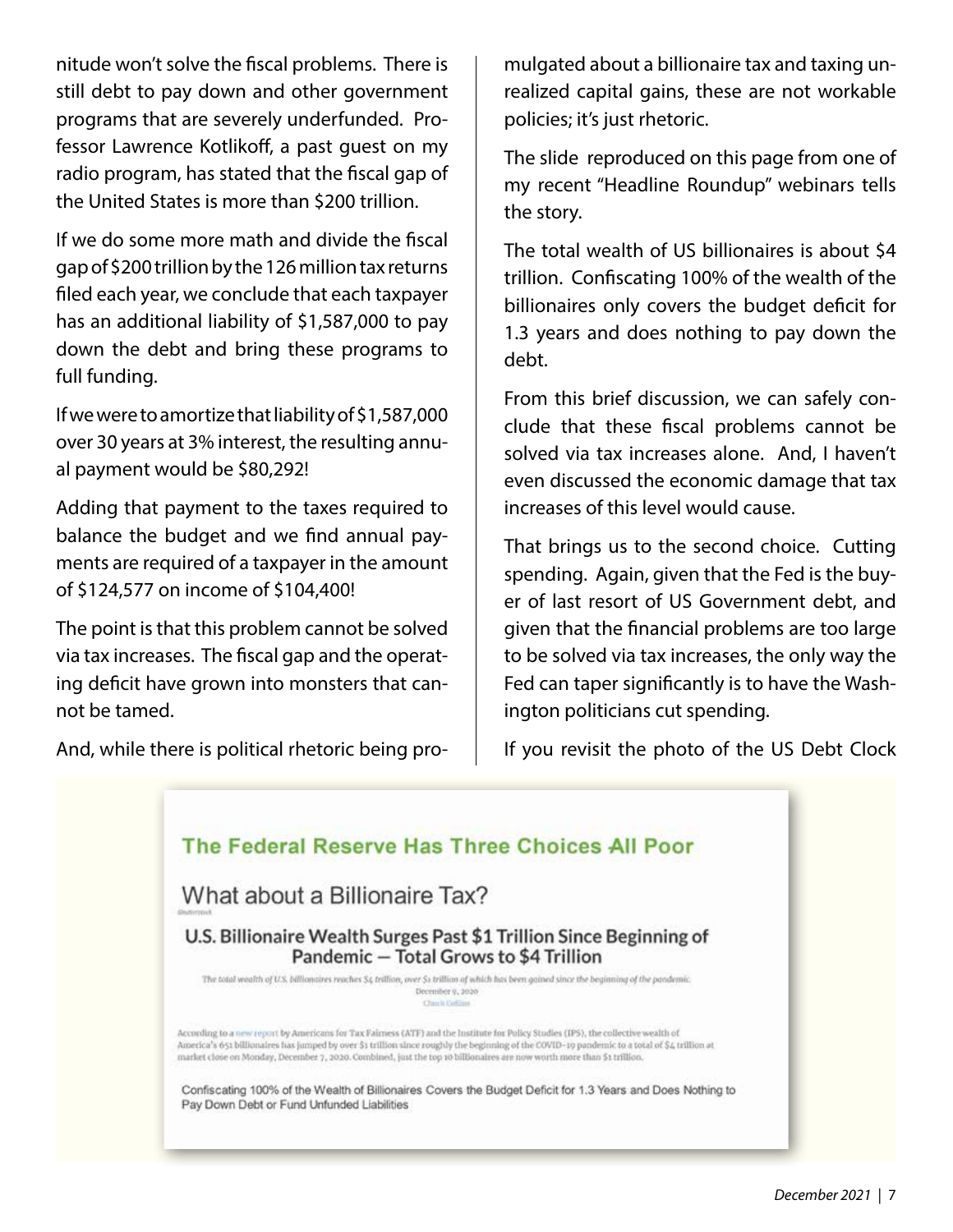above, you'll see that the current operating deficit is 41% of expenditures.

Remarkably, for every \$100 the government spends, it collects tax revenues of just 59 dollars, that means the other 41 dollars has to come from a lender. As we've discussed that lender is now largely the Federal Reserve.

Can you imagine for a moment the impact of a decrease in government spending of 41%? For discussion's sake, let's assume this cut was across the board.

That's a 41% cut in government healthcare spending, Social Security, military, education, etc. Focusing on Medicare spending alone which was \$696 billion in fiscal year 2021<sup>5</sup>, that is a cut in spending of about \$285 billion!

We could continue this discussion in every category of spending, but you get the idea. Over the years, collectively, the Washington politicians have overspent and overpromised.

This will make the coming deflationary period extremely painful.

I would be remiss if I didn't briefly discuss private sector debt too. Fed policy as well as similar easy money policies pursued by other world central bankers have allowed private sector debt levels to increase to nosebleed levels as well.

The slide on this page, again from one of my "Headline Roundup" webinars, illustrates that globally, when combining private sector debt with government debt, the total is now a mind-boggling \$300 trillion.

When this mammoth debt bubble unwinds, it will make the deflationary climate that much more intense.

Let's assume for a moment that spending is cut across the board by 41%. That just balances the budget, it does nothing to pay down debt or solve the fiscal gap.

Taking the \$200 trillion fiscal gap and amortizing it over 30 years at 3% interest, one concludes that annual payments of \$10 trillion are required!

Look at the US Debt Clock chart again (page 8, bottom). Assuming spending is cut 41% (which would reduce tax revenues significantly, something that we have not discussed), where does

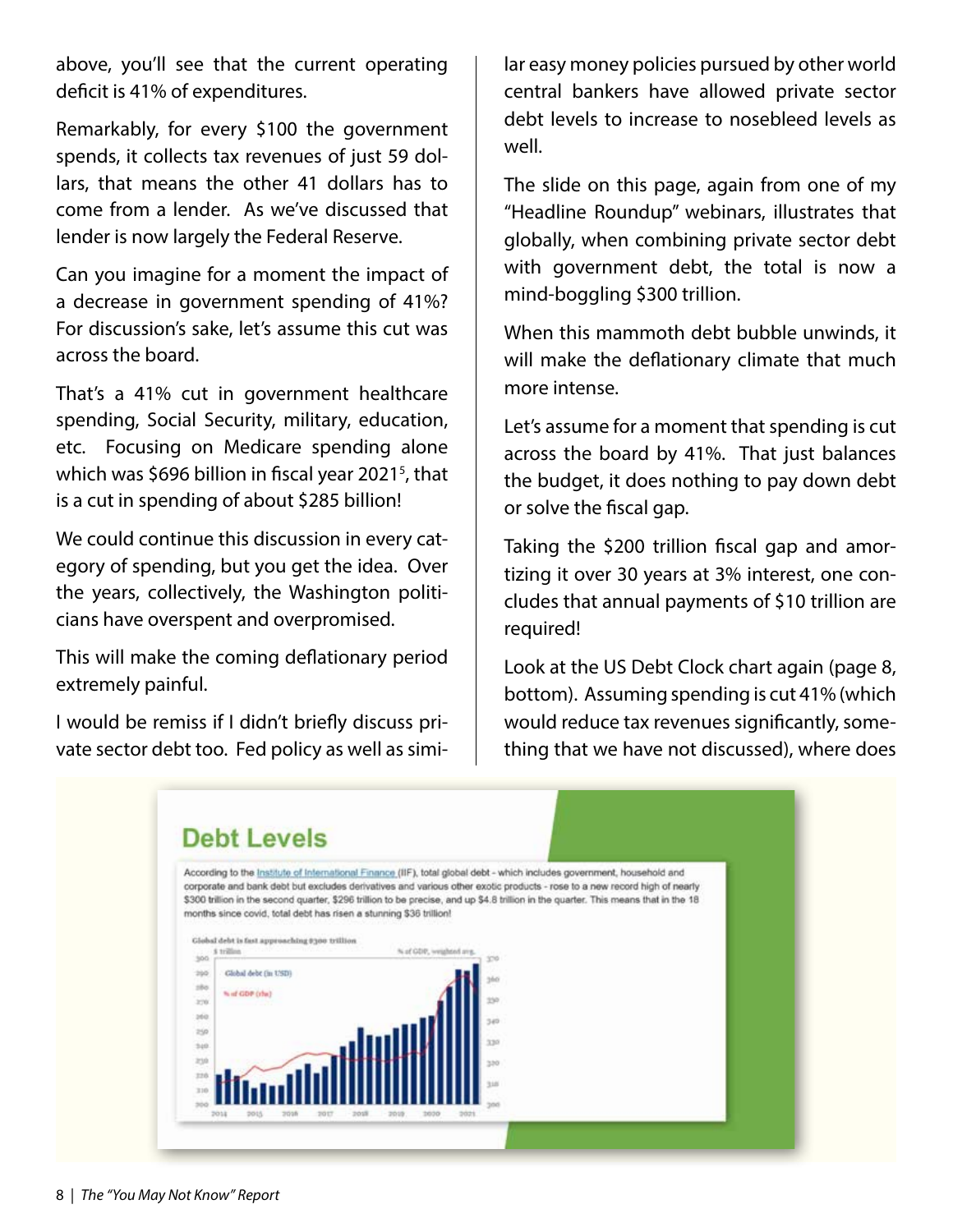one find another \$10 trillion EACH YEAR to pay down the debt and solve the fiscal gap problem?

The short answer is that promises made will not be promises kept. The math doesn't lie.

If raising taxes can't solve these problems and since spending cuts would quickly cause a depression, the Fed has only one option. Continue currency creation which is what I believe they will do.

This will likely lead to the 'crack up boom' that Austrian economist Ludwig von Mises warned us about. The editorial board at Coin Stove wrote a piece that explains a crack up boom very well. Here are some excerpts from the piece<sup>6</sup>:

*A crack up boom is the last stage of a fiat currency before it dies. During this stage a government is not able to balance the budget and there is severe debasement (money printing). As a result there is hyperinflation of the currency and drastically higher prices for everyday goods. Society is destroyed with hunger, disease and death.*

*From the outside things look fine, almost great if you had to look exclusively at charts. However being on the ground gives an entirely different picture on what is truly going on. It looks good because everyone is buying and selling, it gives the illusion of prosperity and a booming economy.*

*This couldn't be further from the truth. The economic activity is not for production which would imply a healthy economy. The population would be buying and selling basic goods like food to survive. This is really uneconomic activity.*

*A crack up boom does not just happen overnight, it can take years or even decades to get to the point where there is suspicion of its beginnings. It only happens to fiat currencies when they are not anchored to anything like for example a gold standard. There is no record of a fiat currency ever surviving.*

*Additionally governments and central banks work together and set out executing some ill-conceived financial decisions that ultimately lead to a currency's demise. One of the warning signs of an imminent crack up boom* 

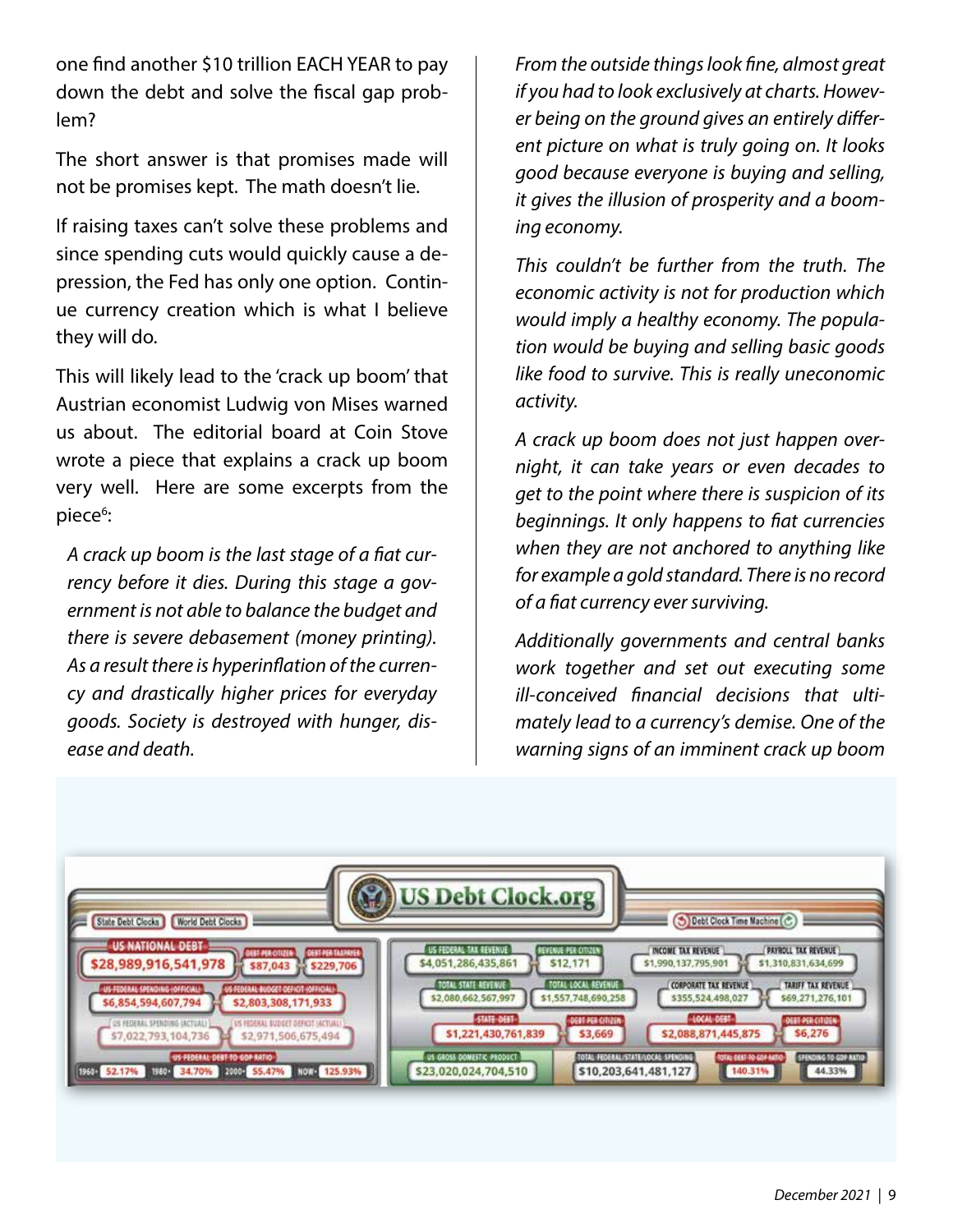*is when a country's dept* [sic] *goes above and beyond the GDP numbers.*

*A crack up boom is not necessarily linear, but there could be short time frames when there is some relief from the high inflation. The first part of the boom starts to happen slowly until the last stage where inflation goes parabolic. For example Weimar Germany's hyperinflation spanned 10 years from 1913 to 1923. The worst of it was in the last 2 years.*

*Usually there are signs of the beginning stages of a crack up boom. There is usually a mania where rationality gets thrown overboard and assets are bought up for insane prices.*

This is already occurring. Here are some examples.

Many millennials collected Pokémon cards in the late 1990's and early 2000's. These collector cards were traded in schools all across the country. Collector Dani Sanchez recently had this to say about the skyrocketing value of these cards<sup>7</sup>:

*"Vintage cards have skyrocketed in value. A sealed box of Pokémon cards from the early 2000s or late 90s retailed at around \$100. [That same box would cost] \$20,000, \$30,000 or even \$50,000 today. It's insane."*

The stock market is another example, though it's had some struggles as this issue goes to print. Since the Federal Reserve began the process of Quantitative Easing or currency creation, the Dow has nearly tripled in value, moving from about 12,000 to about 34,000.

As I have pointed out in the past, this is deceiving. Pricing the Dow in gold has one concluding that much of this upward price move can be attributed to the devaluation of the US Dollar.

According to Haggerty<sup>8</sup>, a classic car insurer, the average price for a 1960's muscle car manufactured in the United States has nearly doubled since 2014. This from their website discussing price activity over the last year:

*The rise in Hagerty's Muscle Car Index continued through the summer achieving an all-time high. The rise was spurred on greatly by Hemi MOPARs. Most notably Hemi Cuda Convertibles gained in value by 79% after an exceptional example crossed the block this spring. GM muscle also saw notable gains with 70 Buick GS455 convertibles gaining 20 percent and 425-horsepower 64 Impala SS 409 Convertibles gaining 52 percent.*

*Outside of the component cars, the muscle car market has been surprisingly active. Previously steady cars like the 67-69 Camaro SS gained 14 percent on average and 68-70 Dodge Charger R/Ts gaining 28 percent. Such broad gains in value like this have not been seen since before the 2008 crash.*

The crack up boom is now looking more likely.

#### Time Deposit Rates

At the time of publication, these rates were valid:

| 1-Year | 1.00% |
|--------|-------|
| 2-Year | 1.75% |
| 5-Year | 2.80% |
|        |       |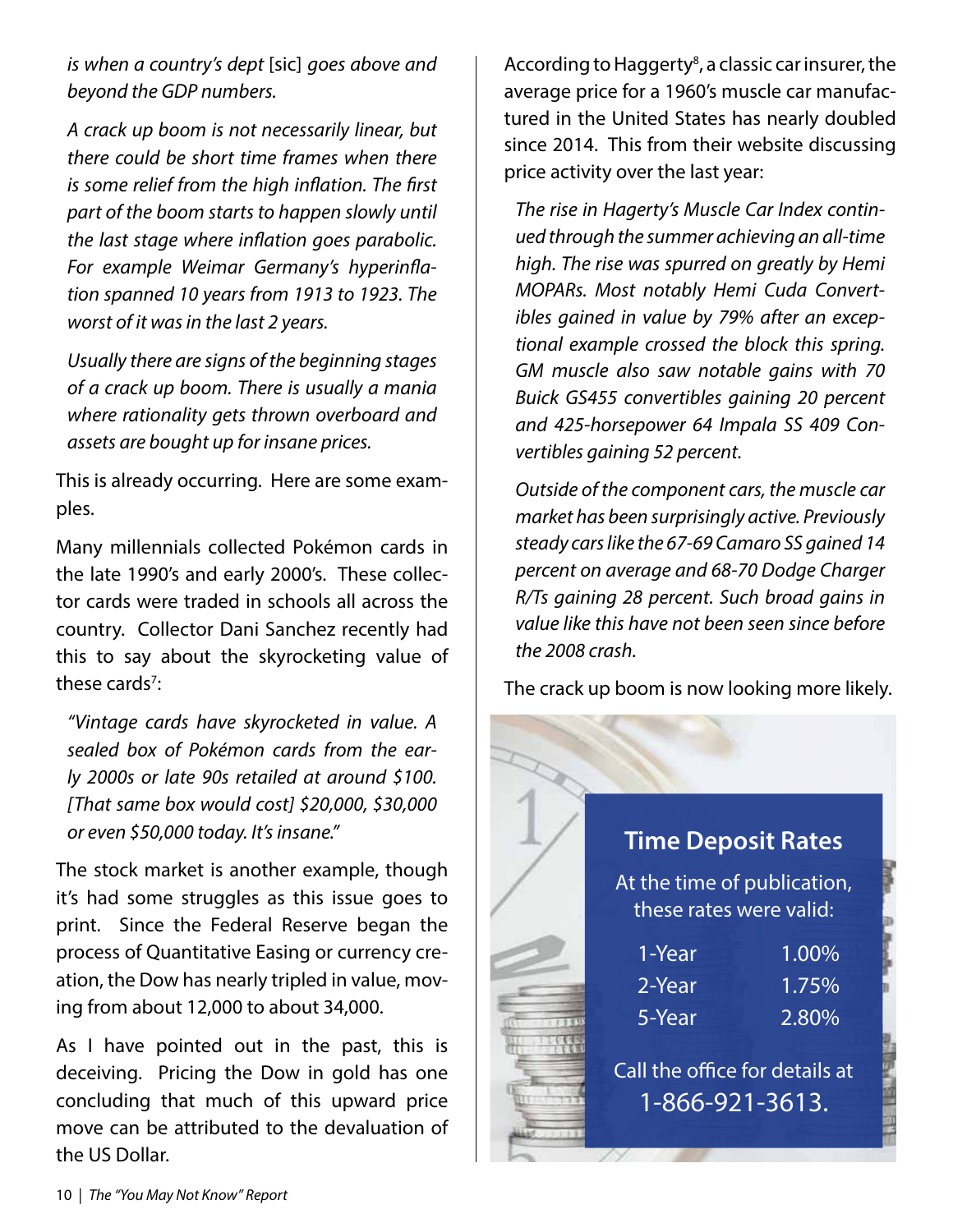# FREE – Essential Reports Group

If you have not yet adopted the Revenue Sourcing™ approach to managing retirement assets, we'd like to invite you to discover more. You can order our Essential Reports group provided at no cost and no further, future obligation.

Your Essential Reports Group may show you:

- The best way to maximize your Social Security benefits even if you are already collecting Social Security
- How to reduce taxes on your IRA, 401(k) or other retirement account. As we discussed in this issue, as tax policy may dramatically change in the near future and become less favorable, taking steps now

to understand how to possibly minimize taxes has never been more important.

• What your current fee level is in your portfolio and what your historical drawdown risk might be. Understanding this information may help you avoid participating in the next market crash.

To prepare these reports for you, we need only get some generic, non-personal information from you. We never ask for personal information, nor should you ever share that information with anyone. To request your reports, visit **www.MyEssentialReports.com**.